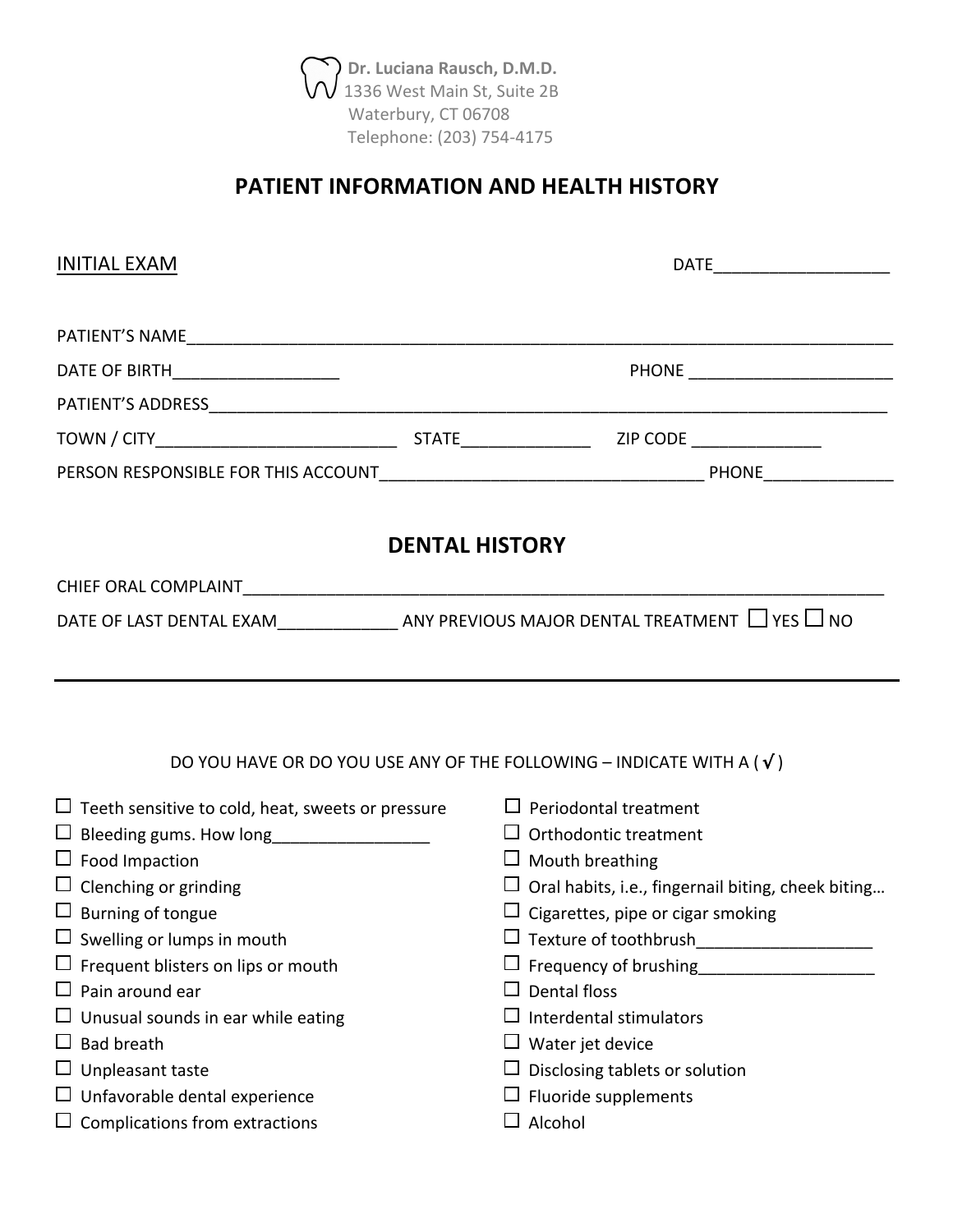

#### **MEDICAL HISTORY**

PHYSICIAN'S NAME\_\_\_\_\_\_\_\_\_\_\_\_\_\_\_\_\_\_\_\_\_\_\_\_\_\_\_\_\_\_\_\_\_\_ DATE OF LAST PHYSICAL EXAM\_\_\_\_\_\_\_\_\_\_\_\_\_\_

DO YOU HAVE OR DO HAVE YOU HAD ANY OF THE FOLLOWING – INDICATE WITH A ( $\sqrt{}$ )

| $\Box$ Allergies to drugs                        | Liver problems or hepatitis              |
|--------------------------------------------------|------------------------------------------|
| $\Box$ Allergies to anesthetics                  | Malignancies                             |
| $\Box$ Any heart ailments                        | Psychiatric care/emotional problems      |
| $\Box$ High blood pressure                       | Rheumatic fever                          |
| $\Box$ Neurological problems                     | Sinus problems                           |
| $\Box$ Radiation treatments                      | Immune System Disorders (AIDS, HIV, ARC) |
| $\Box$ Excessive bleeding from cut or extraction | Stroke                                   |
| $\Box$ Anemia or blood problems                  | $\Box$ Thyroid                           |
| $\Box$ Arthritis                                 | $\Box$ Eye disorders                     |
| $\Box$ Chronic Fatigue Syndrome                  | Tonsillitis                              |
| $\Box$ Asthma                                    | Tuberculosis                             |
| $\Box$ Hay fever or allergies in general         | Ulcer or colitis                         |
| $\Box$ Diabetes                                  | Pregnancy. If so, what month             |
| $\Box$ Kidney problems                           | Venereal disease                         |
| $\Box$ Latex sensitivity                         | Other                                    |

Describe any current medical treatment including drugs taken, even though not listed above\_\_\_\_\_\_\_\_\_

INSURANCE: To avoid misunderstandings regarding dental insurance, we wish our patients to know that all professional services rendered are charged directly to the patient and that patients are personally responsible for payment of fees. We will prepare necessary forms or reports to help you obtain your benefits from insurance companies, upon receipt of full (or partial) payment of bill. We do not render our services on the basis that insurance companies will pay all our fees. Each fee is individual for the individual patient.

\_\_\_\_\_\_\_\_\_\_\_\_\_\_\_\_\_\_\_\_\_\_\_\_\_\_\_\_\_\_\_\_\_\_\_\_\_\_\_\_\_\_\_\_\_\_\_\_\_\_\_\_\_\_\_\_\_\_\_\_\_\_\_\_\_\_\_\_\_\_\_\_\_\_\_\_\_\_\_\_\_\_\_\_\_\_\_\_\_\_

\_\_\_\_\_\_\_\_\_\_\_\_\_\_\_\_\_\_\_\_\_\_\_\_\_\_\_\_\_\_\_\_\_\_\_\_\_\_\_\_\_\_\_\_\_\_\_\_\_\_\_\_\_\_\_\_\_\_\_\_\_\_\_\_\_\_\_\_\_\_\_\_\_\_\_\_\_\_\_\_\_\_\_\_\_\_\_\_\_\_

SIGNATURE\_\_\_\_\_\_\_\_\_\_\_\_\_\_\_\_\_\_\_\_\_\_\_\_\_\_\_\_\_\_\_\_\_\_\_\_\_\_\_\_\_\_\_\_\_\_\_\_\_\_\_DATE\_\_\_\_\_\_\_\_\_\_\_\_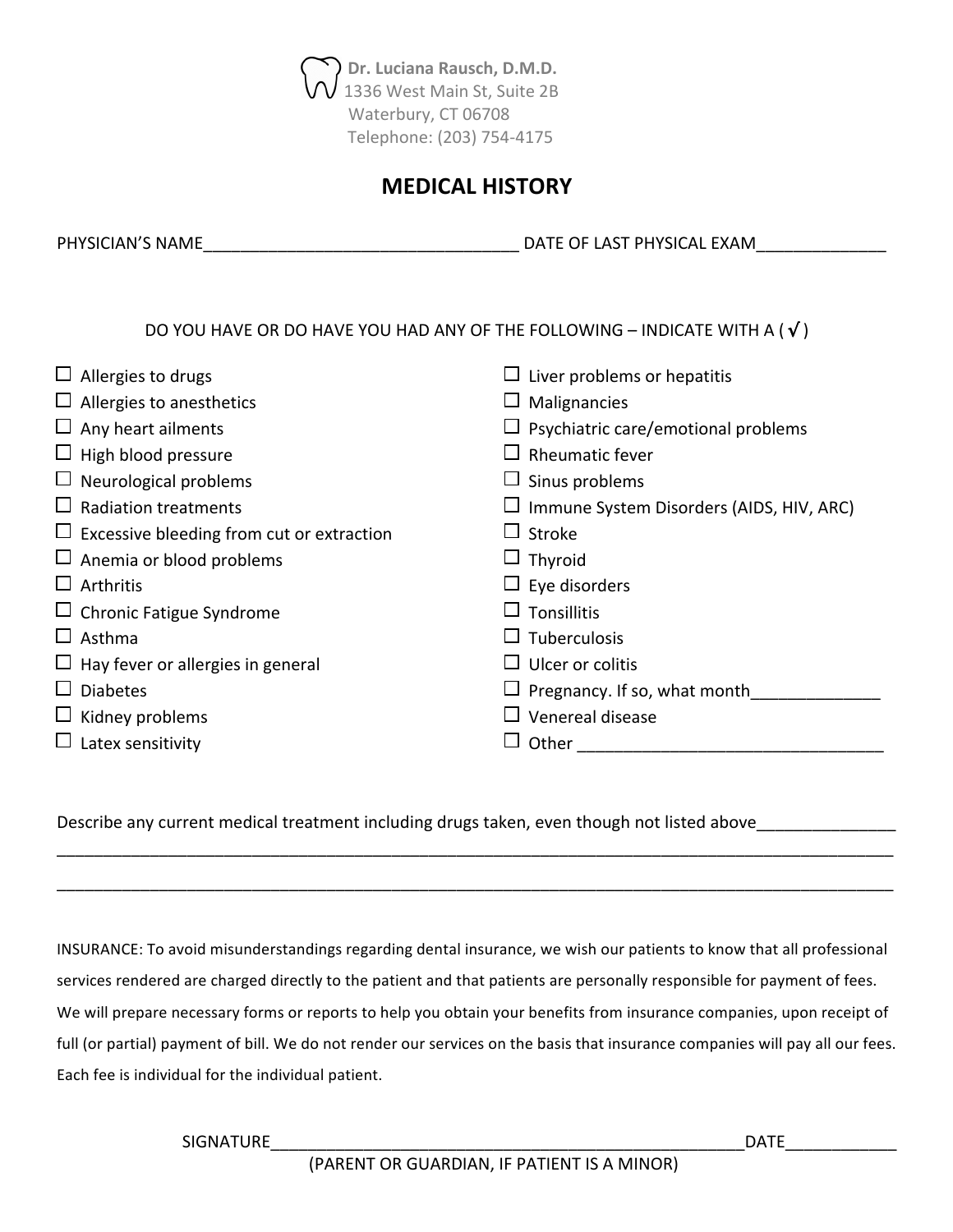Dr. Luciana Rausch, D.M.D. 1336 West Main St, Suite 2B Waterbury, CT 06708 Telephone: (203) 754-4175

# **DENTAL INSURANCE INFORMATION**

|                                                                                                                               |  | INSURED'S BIRTH DATE___________________________ID # OR SSN_______________________GROUP #_________________ |  |  |  |  |
|-------------------------------------------------------------------------------------------------------------------------------|--|-----------------------------------------------------------------------------------------------------------|--|--|--|--|
|                                                                                                                               |  |                                                                                                           |  |  |  |  |
|                                                                                                                               |  |                                                                                                           |  |  |  |  |
|                                                                                                                               |  |                                                                                                           |  |  |  |  |
|                                                                                                                               |  |                                                                                                           |  |  |  |  |
|                                                                                                                               |  |                                                                                                           |  |  |  |  |
|                                                                                                                               |  |                                                                                                           |  |  |  |  |
|                                                                                                                               |  |                                                                                                           |  |  |  |  |
|                                                                                                                               |  |                                                                                                           |  |  |  |  |
|                                                                                                                               |  |                                                                                                           |  |  |  |  |
| PLEASE FILL OUT THE FOLLOWING INFORMATION ONLY IF YOU HAVE A SECONDARY DENTAL INSURANCE:<br><b>SECONDARY DENTAL INSURANCE</b> |  |                                                                                                           |  |  |  |  |
|                                                                                                                               |  |                                                                                                           |  |  |  |  |
|                                                                                                                               |  | INSURED'S BIRTH DATE___________________________ID # OR SSN_______________________GROUP #_________________ |  |  |  |  |
|                                                                                                                               |  |                                                                                                           |  |  |  |  |
|                                                                                                                               |  |                                                                                                           |  |  |  |  |
|                                                                                                                               |  |                                                                                                           |  |  |  |  |
|                                                                                                                               |  |                                                                                                           |  |  |  |  |
|                                                                                                                               |  |                                                                                                           |  |  |  |  |
| PATIENT'S RELATIONSHIP TO INSURED: $\Box$ SELF $\Box$ SPOUSE $\Box$ CHILD $\Box$ OTHER                                        |  |                                                                                                           |  |  |  |  |
|                                                                                                                               |  |                                                                                                           |  |  |  |  |
|                                                                                                                               |  |                                                                                                           |  |  |  |  |
| TOWN / CITY STATE STATE                                                                                                       |  | ZIP CODE                                                                                                  |  |  |  |  |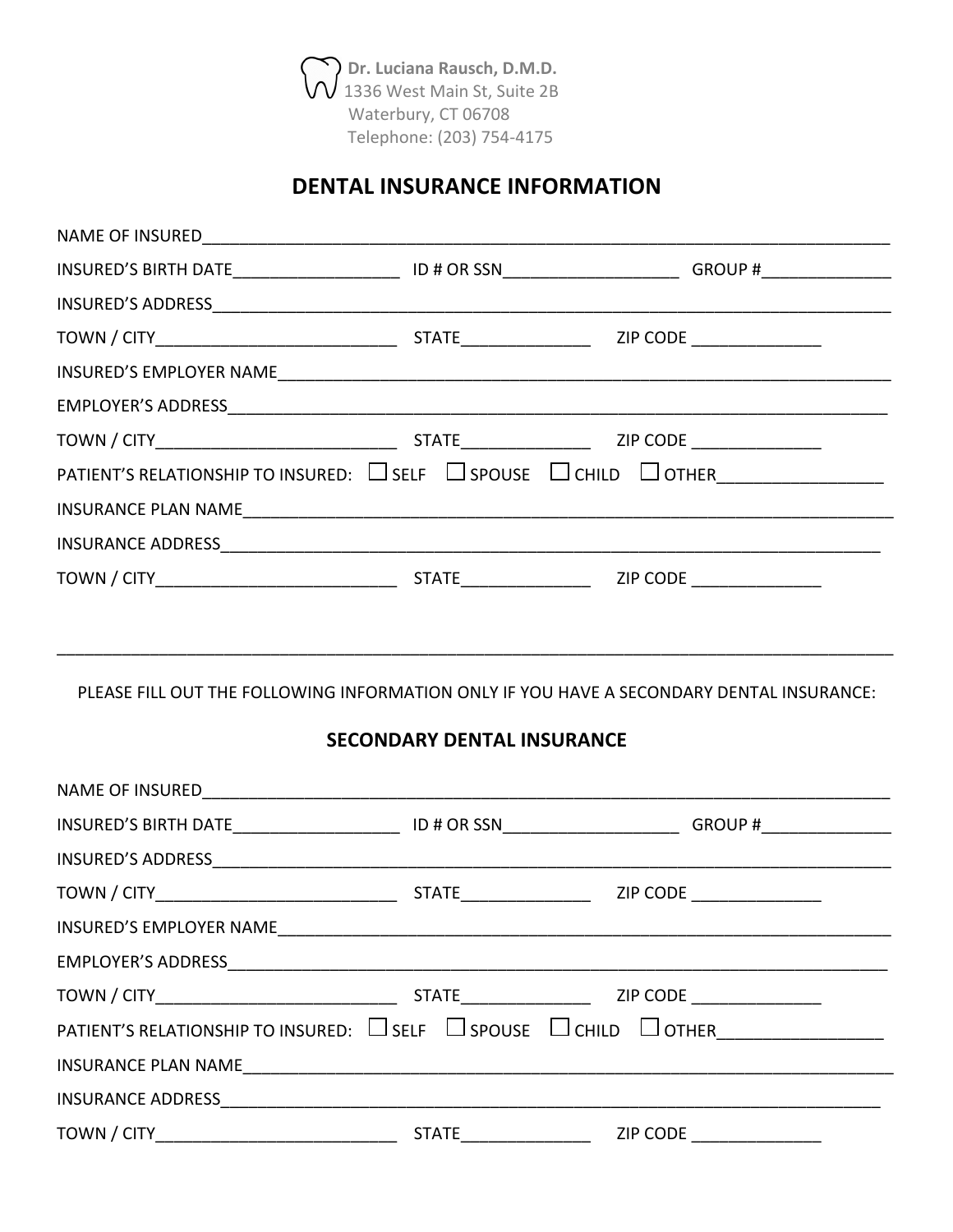*Dr. Luciana Rausch, D.M.D.* 1336 West Main St, Suite 2B Waterbury, CT 06708 Telephone: (203) 754-4175

### **HIPAA CONSENT FORM**

I understand that I have certain rights to privacy regarding my protected health information. These rights are given to me under the Health Insurance Portability and Accountability Act of 1996 (HIPAA). I understand that by signing this consent I authorize you to use and disclose my protected health information to carry out treatment, payment and healthcare operations.

- Treatment including direct or indirect treatment by other healthcare providers involved in my case.
- Payment: we may use and disclose your health information to obtain payment for services we provide to you.
- The day-to-day healthcare operations of our practice in relation to your treatment.

I have also been informed of, and given the right to review and secure a copy of your Notice of Privacy Practices, which contains a more complete description of the uses and disclosures of my protected health information, and my rights under HIPAA. I understand that you reserve the right to change the terms of this notice periodically and that I may contact you at any time to obtain the most current copy of this notice.

We may disclose your health information to a family member, friend or other person to the extent necessary to help with your healthcare or with payment for your healthcare, but only if you agree that we may do so.

I understand that I have the right to request restriction on how my protected health information is used and disclosed to carry out treatment, payment, and healthcare operations, but that you are not required to agree to these requested restrictions. However, if you do agree, then you are bound to comply with this restriction.

I understand that I may revoke this consent in writing, at any time. However, any use or disclosure that occurred prior to the date I revoke this consent is not affected.

| Signature                 |      |
|---------------------------|------|
| <b>Printed Name</b>       | Date |
| (Relationship to patient) |      |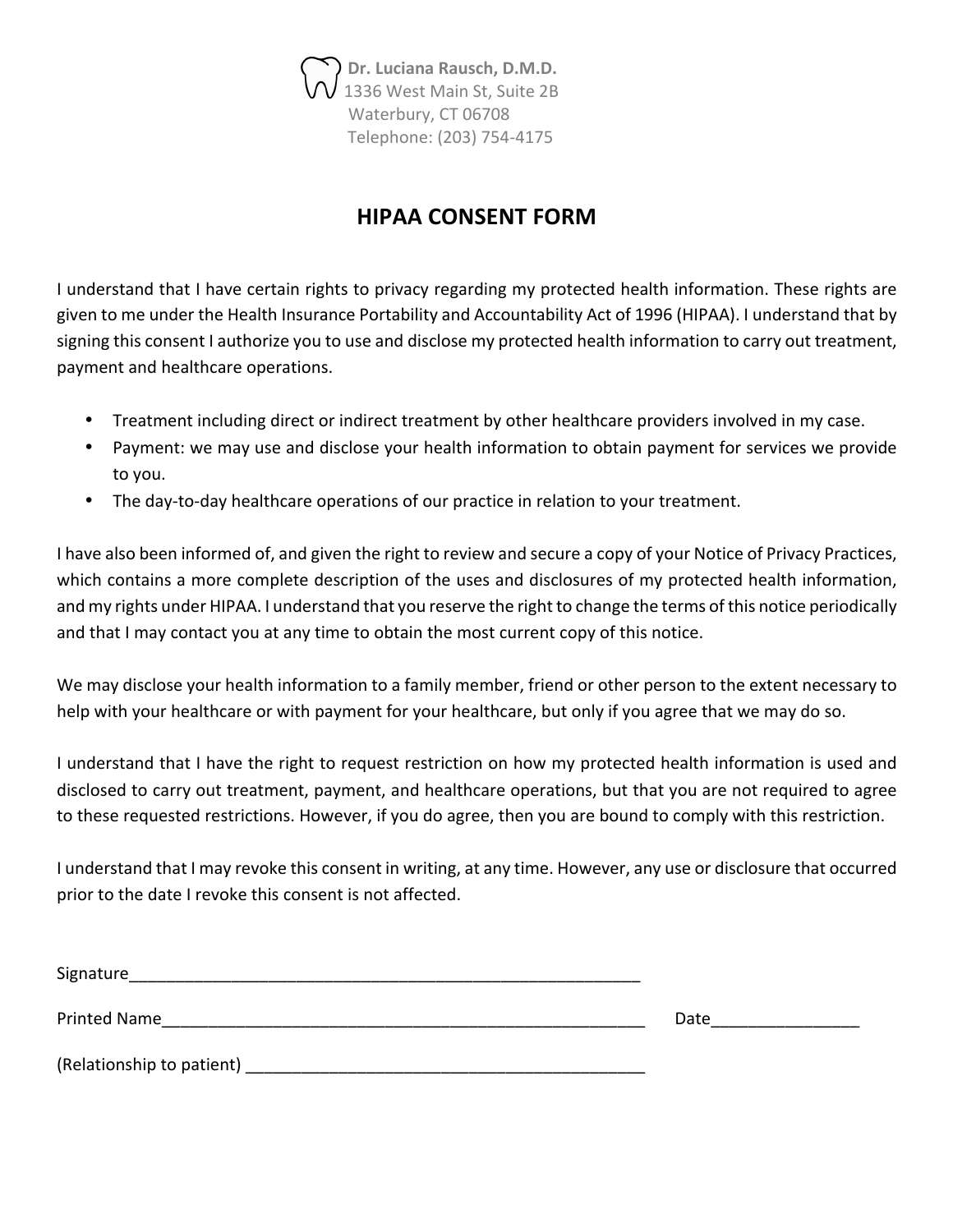Dr. Luciana Rausch, D.M.D. 1336 West Main St, Suite 2B Waterbury, CT 06708 Telephone: (203) 754-4175

#### **CONSENT FOR INTERNET COMMUNICATIONS**

I grant my permission to the dental practice to upload and store confidential patient information (including account information, appointment information and clinical information) to the secured website for the dental practice. I understand that, for security purposes, the site requires a user ID and password for access and use. I also understand the dental practice and I are responsible for maintaining the strict confidentiality of any ID and password assigned to me; and that the dental practice is not liable for any changes, damages or losses that may be incurred or suffered as a result of my failure to maintain confidentiality. I understand the dental practice is not liable for any harm related to the theft of my ID and password, my disclosure of my ID and password or my authorization to allow another person or entity to access and use the dental practice website with my ID and password. I also agree to immediately notify the dental practice of any unauthorized use of my ID or of any other need to deactivate my ID due to security concerns.

I also understand that State and Federal laws, as well as ethical and licensure requirements impose obligations with respect to patient confidentiality that limit the ability to make use of certain services or to transmit certain information to third parties. I understand the dental practice will represent and warrant that they will, at all times during the terms of this Agreement and thereafter, comply with all laws directly or indirectly applicable that may now or hereafter govern the gathering, use, transmission, processing, receipt, reporting, disclosure, maintenance and storage of my information and use their best efforts to cause all persons or entities under their direction or control to comply with such laws. I agree that the dental practice has the right to monitor, retrieve, store, upload and use my information in connection with the operation of such services and is acting on my behalf in uploading my patient information. I understand the dental practice will use commercially reasonable efforts to maintain the confidentiality of all patient information that is uploaded to the website on my behalf. I understand the dental practice CANNOT AND DOES NOT ASSUME ANY RESPONSIBILITY FOR MY USE OR MISUSE OF PATIENT INFORMATION OR OTHER INFORMATION TRANSMITTED, MONITORED, STORED, UPLOADED OR RECEIVED USING THE SITE OR THE SERVICES.

I have read the information above regarding the secured uploading of patient information to the website for the dental practice, and grant the dental practice permission to securely upload my patient information to the website.

SIGNATURE\_\_\_\_\_\_\_\_\_\_\_\_\_\_\_\_\_\_\_\_\_\_\_\_\_\_\_\_\_\_\_\_\_\_\_\_\_\_\_\_\_\_\_\_\_\_\_\_\_\_\_\_\_\_\_ DATE\_\_\_\_\_\_\_\_\_\_\_\_\_\_\_\_\_\_\_ 

(PARENT OR GUARDIAN, IF PATIENT IS A MINOR)

 $(Relationship to patient)$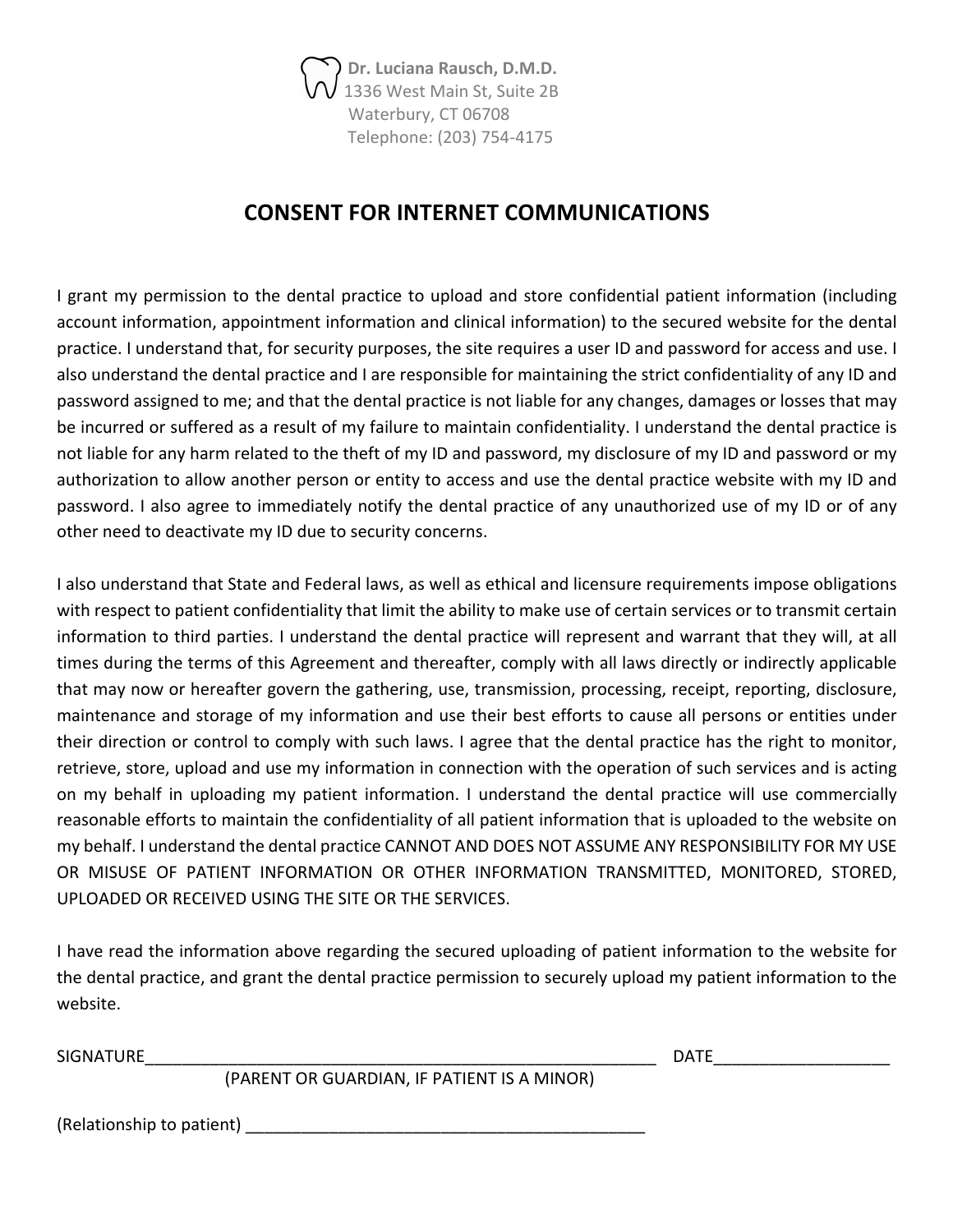Dr. Luciana Rausch, D.M.D. 1336 West Main St, Suite 2B Waterbury, CT 06708 Telephone: (203) 754-4175

### **CONSENT FOR SERVICES**

As a condition of treatment by this office, financial arrangements must be made in advance. The practice depends upon reimbursement from patients for the costs incurred in their care. Financial responsibility on the part of each patient must be determined before treatment.

All emergency dental services, or any dental services performed without previous financial arrangements, must be paid for in cash at the time services are performed unless other arrangements are made.

Patients with dental insurance understand that all dental services are charged directly to the patient and that he or she is personally responsible for payment of all dental services. This office will help prepare the patient's insurance forms or assist in making collections from insurance companies and will credits any collections to the patient's account. However, this dental office cannot render services on the assumption that our charges will be paid by an insurance company.

A service charge of 1% per month (18% per annum) on the unpaid balance will be charged on all accounts exceeding 60 days, unless previously written financial arrangements are satisfied.

I understand that any fee estimate for this dental care can only be extended for a period of six months from the date of the patient examination.

In consideration for the professional services rendered to me by this practice, I agree to pay the charges for the services at the time of treatment, or within five (5) days of billing if credit is extended. I further agree that the charges for services shall be as billed unless objected to, by me, in writing, within the time payment is due. I further agree that a waiver of any breach of any time or condition hereunder shall not constitute a waiver of any further term or condition and I further agree to pay all costs and reasonable attorney fees if suit be instituted hereunder.

I grant my permission to you or your assignee to telephone me to discuss this statement or my treatment.

I have read the above conditions of treatment and payment and agree to their content.

SIGNATURE\_\_\_\_\_\_\_\_\_\_\_\_\_\_\_\_\_\_\_\_\_\_\_\_\_\_\_\_\_\_\_\_\_\_\_\_\_\_\_\_\_\_\_\_\_\_\_\_\_\_\_\_\_\_\_ DATE\_\_\_\_\_\_\_\_\_\_\_\_\_\_\_\_\_\_\_ 

(PARENT OR GUARDIAN, IF PATIENT IS A MINOR)

(Relationship to patient) and the state of  $\sim$